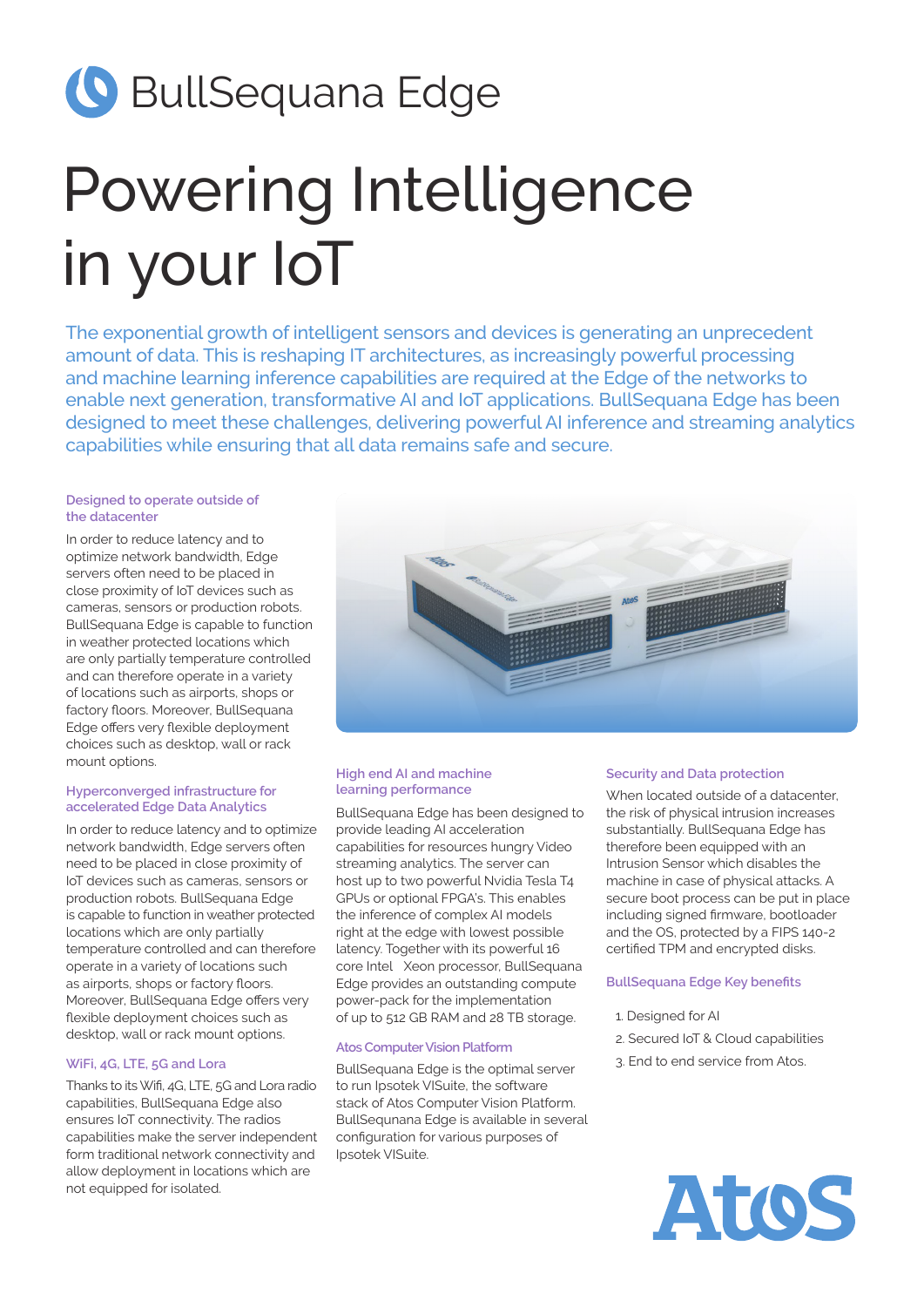# **BullSequana Edge Hardware Specifications**

# The BullSequana Edge is composed with the following elements:

### **Processor**

| <b>CPU</b>       | 1 socket   16 cores / 32 threads               |
|------------------|------------------------------------------------|
| <b>Type</b>      | Intel Xeon D-2183IT                            |
| Vector Extension | AVX-512 / 1 FMA                                |
| GPU              | Up to 2 Nvidia Tesla 4<br>Nvidia NGC Certified |

## **Architecture**

| System On Chip (SOC) |
|----------------------|
|                      |
|                      |

#### **Memory**

| Min $\angle$ max | From 32 to 512 GB        |
|------------------|--------------------------|
| Type             | RDIMM & LR-DIMM 2666MT/s |

#### **Storage**

| Storage capacity | $\vert$ SSD 480GB, 960GB or 1.921TB |
|------------------|-------------------------------------|
| (up to 2 discs)  | HDD 8TB or 14TB                     |

# **Embedded I/O ports**

| Network Interface<br>Controller (NIC) | 2 x 10Gb/s SFP+ (optional)<br>$2 \times 1$ Gb/s RJ45                                                                                        |
|---------------------------------------|---------------------------------------------------------------------------------------------------------------------------------------------|
| <b>System</b><br>Management           | $\cdot$ 1Gb/s RJ45<br>· BMC WIFI adapter (optional)<br>• OpenBMC REST API and RedFish support<br>· IPMI (optional - deactivated by default) |
| USB ports                             | 2 x USB 3.0                                                                                                                                 |

#### **Power**

## **Security**

| Security features | Intrusion detection switch<br>TPM 2.0 (FIPS 140-2, EL4+) |
|-------------------|----------------------------------------------------------|
|                   | Secure boot (optional)                                   |
|                   | Disk encryption (optional)                               |
|                   | Intel QAT (IPSEC acceleration)                           |
|                   |                                                          |

## **I/O**

| I/O                            | PCI slots:<br>$\cdot$ 2 x PCIe Gen3 16<br>$\cdot$ 2x mPCI<br>2 SATA disks (SSD or HDD) |
|--------------------------------|----------------------------------------------------------------------------------------|
| <b>Accelerators (optional)</b> | GPU<br>• Up to 2x NVIDIA T4 FPGA<br>• Up to 2x FPGA 75W<br>• Up to 1x FPGA 150W        |

# **I/O continuted**

| Connectivity      | $\cdot$ mPCI adapters<br>$\cdot$ WIFI dual band (2.4GHz – 5 GHz)<br>$\cdot$   $\circ$ RaWAN<br>$\cdot$ 3G/4G/LTE  |
|-------------------|-------------------------------------------------------------------------------------------------------------------|
| Mounting options  | - Stand alone<br>- 19" 2U Rack mount kit (optional)<br>- DIN rail (optional)<br>- VESA Wall mount kits (optional) |
| <b>Dimensions</b> | $430 \times 290 \times 86$ mm (L/W/H)                                                                             |

# **Operational conditions**

| <b>Standard operating</b><br>temperature    | 5 C to 45 C with 2x T4 GPUs<br>$(41$ F to 113 F)                          |
|---------------------------------------------|---------------------------------------------------------------------------|
| <b>Extended operating</b><br>temperature    | o C to 48 C without GPU<br>$(32$ F to 118 F)                              |
| Relative humidity                           | 5% to 95% RH                                                              |
| Absolute humidity                           | During operation: 1 to 29 g/m3<br>Storage / transport: 1 to 29 g/m3       |
| Air pressure in<br>operation                | 70 to 106 kPa (conditions in mines<br>are not considered)                 |
| Movement of surrounding<br>air in operation | $5 \text{ m/s}$                                                           |
| Radiations in operation                     | Solar: 700 W/m2<br>Heat: 600 W/m2                                         |
| <b>Operating Shock</b>                      | 30g half sine, 11 ms duration, 18<br>events on all 3 axes, IEC 60068-2-27 |
| Non-operating/Transit<br>Shock              | 50q half sine, 11 ms duration, 18<br>events on all 3 axes, IEC 60068-2-27 |
| <b>Operating Vibration</b>                  | Frequency 5-500Hz, 3Grms, IEC<br>60068-2-64                               |
| Non-Operating/transit<br>vibration          | Frequency 5-500Hz, 5Grms, IEC<br>60068-2-64                               |

# **Ecosystem and certifications**

| Software ecosystem<br>certifications                       | OS<br>• certifed: RedHat, VMWare ESXi<br><b>· tested: Ubuntu, Debian.CentOS</b>                                              |
|------------------------------------------------------------|------------------------------------------------------------------------------------------------------------------------------|
|                                                            | Cloud connectivity certifications:<br>MS Azure IOT, AWS Greengrass,<br>NVIDIA EGX, Siemens Mindsphere<br><b>Open Connect</b> |
| Certification and<br><b>Compliance for FINAL</b><br>System | UL/CSA CE(RED, RoHS) FCC/ICES<br><b>WFFFF</b>                                                                                |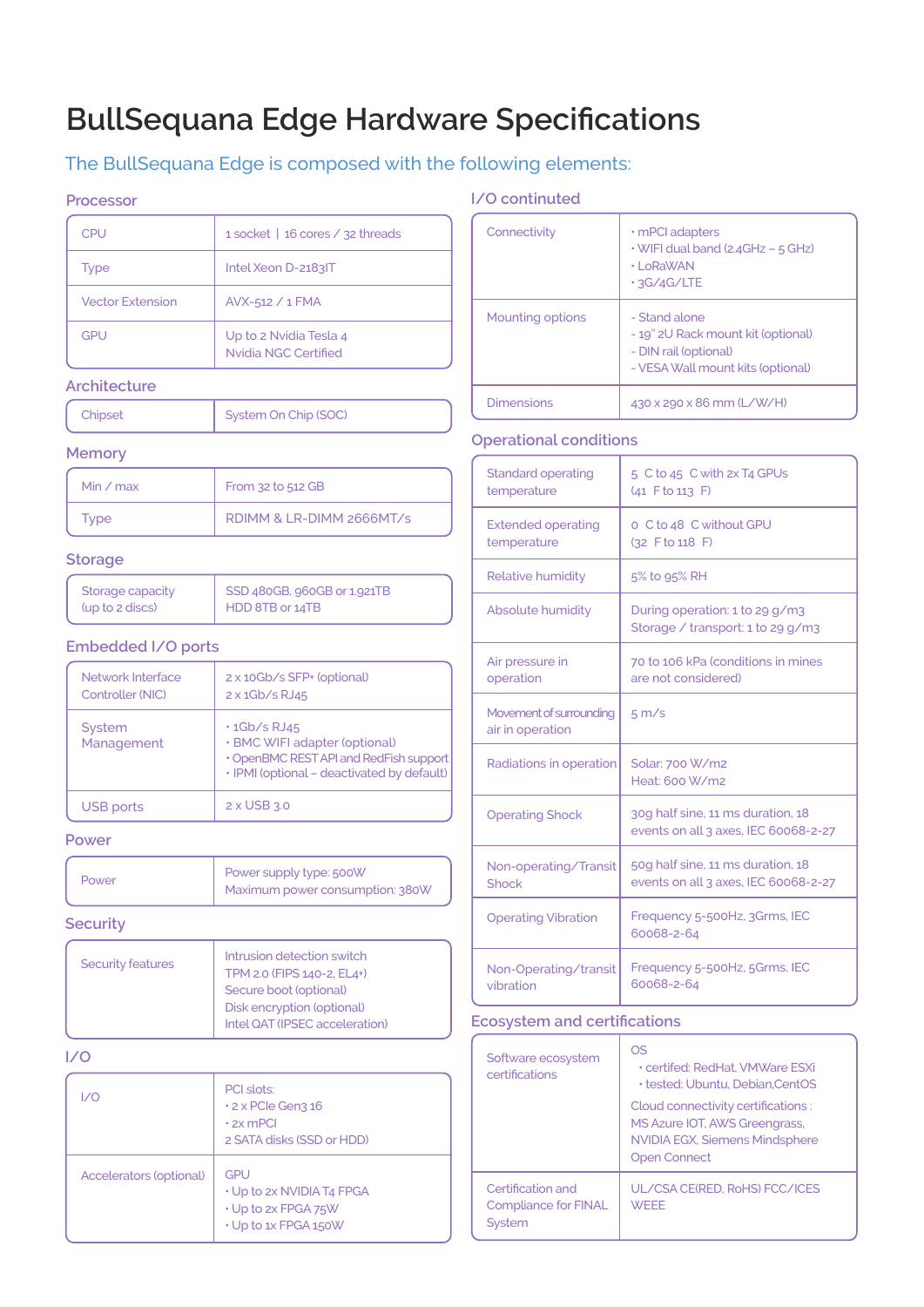# **BullSequana Edge configuration variations**

The following configurations are optimized to run Ipsotek VISuite, the software stack of Atos Computer Vision Platform, on BullSequana Edge.

# **BSE-MGMT**

Optimized for operation as an Ipsotek VISuite Management Node

| <b>Memory Configuration</b>  | 32GB Total<br>2 x 16GB RDIMM DR 1.2V 2666MT/s |
|------------------------------|-----------------------------------------------|
| <b>Storage Configuration</b> | 2 x 1.921TB SSD                               |
| <b>Accelerators</b>          | No Accelerators                               |
| <b>Operating System</b>      | Windows 10 IOT Enterprise LTSC                |

#### **BSE-DB**

Optimised for operation as an Ipsotek VISuite Database Node

| <b>Memory Configuration</b>  | 32GB Total<br>2 x 16GB RDIMM DR 1.2V 2666MT/s |
|------------------------------|-----------------------------------------------|
| <b>Storage Configuration</b> | 1 x 480GB SSD<br>1 x 1.921TB SSD              |
| Accelerators                 | No Accelerators                               |
| <b>Operating System</b>      | Windows 10 IOT Enterprise LTSC                |

## **BSE-1GPU-XX**

Optimised for operation as an Ipsotek VISuite Processing Node with a single GPU

| <b>Memory Configuration</b>  | 64GB Total<br>2 x 32GB RDIMM DR 1.2V 2666MT/s                                                                 |
|------------------------------|---------------------------------------------------------------------------------------------------------------|
| <b>Storage Configuration</b> | 1 x 480GB SSD<br>1 x 1.921TB SSD                                                                              |
| Accelerators                 | XX Denotes the installed GPU Accelerator.<br>$T_4 = 1 \times NVIDIA T_4 GPU$<br>$Az = 1 \times NVIDIA$ A2 GPU |
| <b>Operating System</b>      | Windows 10 IOT Enterprise LTSC                                                                                |

#### **BSE-2GPU-XX**

Optimised for operation as an Ipsotek VISuite Processing Node with a double GPU

| <b>Memory Configuration</b>  | 64GB Total<br>2 x 32GB RDIMM DR 1.2V 2666MT/s                                                               |
|------------------------------|-------------------------------------------------------------------------------------------------------------|
| <b>Storage Configuration</b> | 1 x 480GB SSD<br>1 x 1.921TB SSD                                                                            |
| Accelerators                 | XX Denotes the installed GPU Accelerator.<br>$T_4 = 2 \times NVIDIAT4$ GPU<br>$Az = 2 \times NVIDIA$ A2 GPU |
| <b>Operating System</b>      | Windows 10 IOT Enterprise LTSC                                                                              |